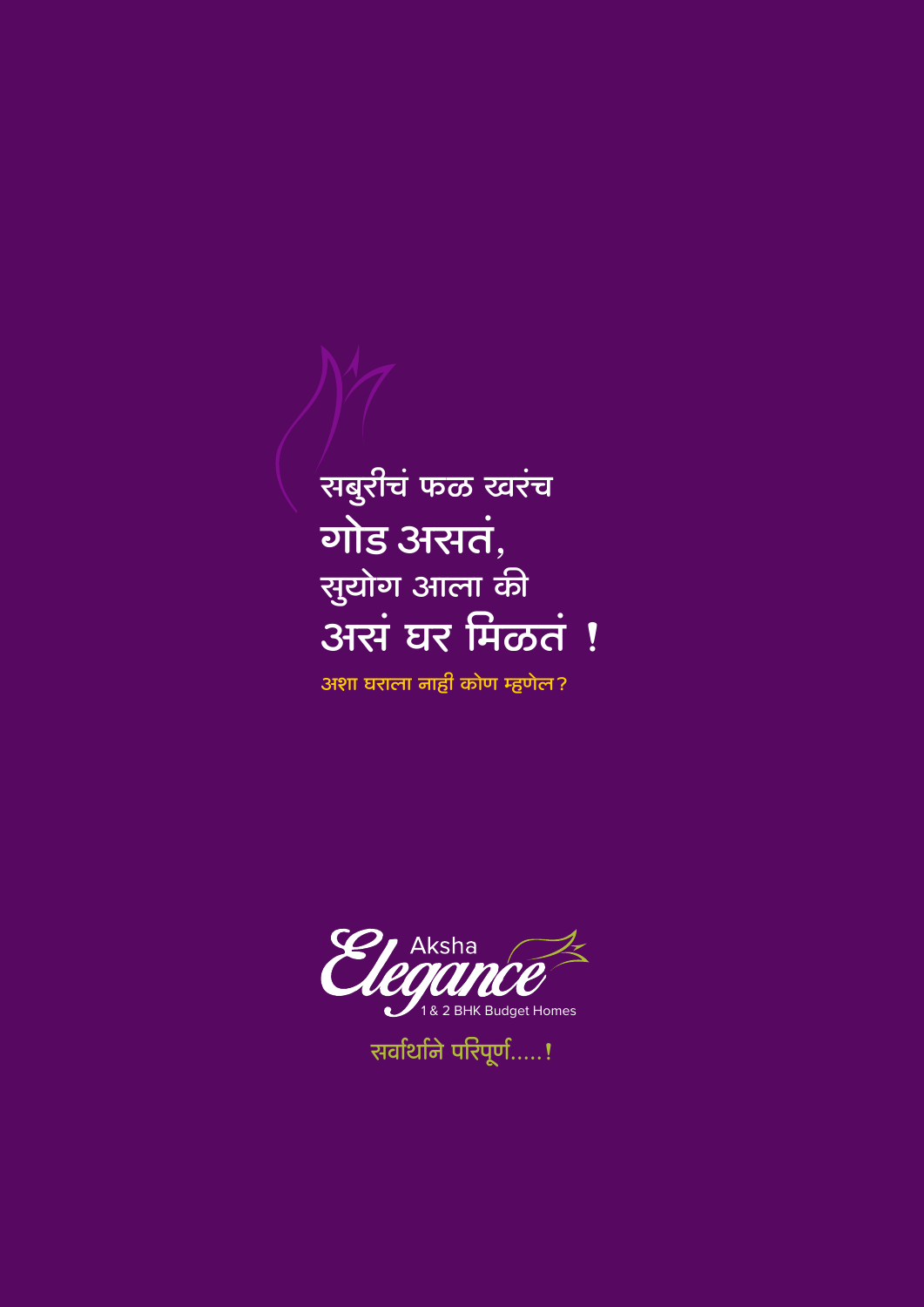

## आनंदाला आम्ही करतो रोजच डन!

'एलिगन्स' मधल्या घरात खरंच आनंद मावत नाही. तो ओसंडून वाहत राहतो, प्रत्येकाच्या मनात. हा आयुष्यभराचा आनंद मुलं, पत्नीला आणि आई-वडिलांना सदैव खुष ठेवणार यात कसलीच शंका नाही!



किंमतीत स्वस्त रहायला मरन गुंतवणुक जबरदस्त अशा घराला नाही कोण म्हणेल?

# $\cdot \cdot$  निश्चिंत झालो!

'एलिगन्स' मुळे भारावून गेलो. इथं एकीकडे झपाट्यानं विकास होतोय तर दुसरीकडे, देहुकडे जाणारा भक्तिमार्ग लाभतोय. आधुनिकता आणि अध्यात्म, इथं खऱ्या अर्थानं एक झालंय. मानलं 'एलिगन्स' ला!''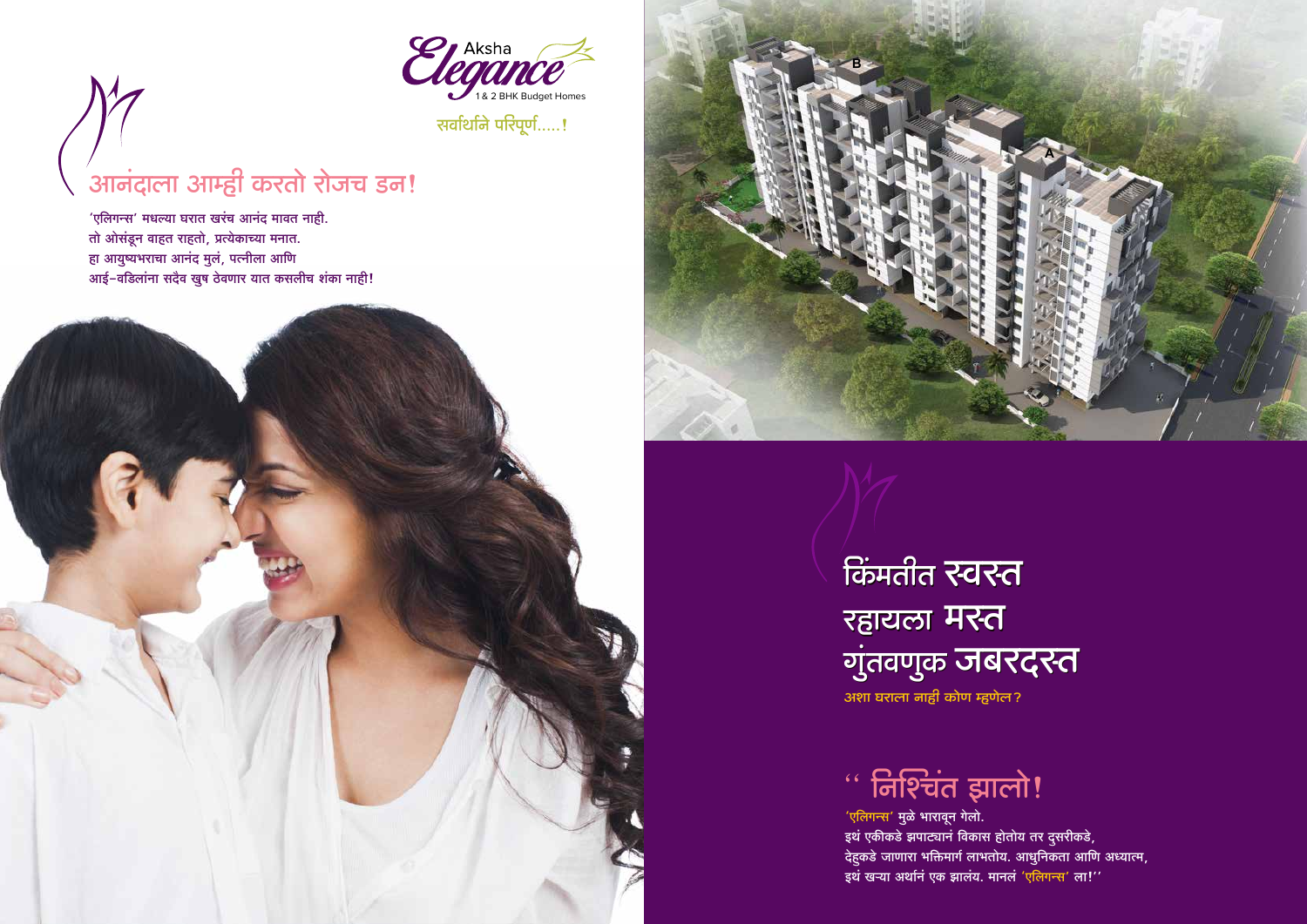



'एलिगन्स' मध्ये मला मिळालं, मनासारखं घर. सर्वच सुविधा असल्यावर चिंतेचं कारण नाही. सर्वाथानं परिपूर्ण या शब्दांचा खरा अर्थ सार्थ केलाय 'एलिगन्सनं'. तेव्हा आता संधीचा लोहा गरम आहे. मारा बुकिंगचा हातोडा!''



# माइया परिवाराला मिळालं उज्ज्वल भवितव्य!

आपण जे स्वप्न पाहतो, ते आपल्या मुलांसाठीच ना? मुलांना उत्तम शिक्षण आणि संस्कारशील वातावरण हवंच. त्याशिवाय घडणार कसं? मुलांचं उज्र्वल भवितव्य म्हणूनच मी निवड केली 'सर्वाथानं परिपूर्ण एलिगन्सची!''





सर्वार्थाने परिपूर्ण.....!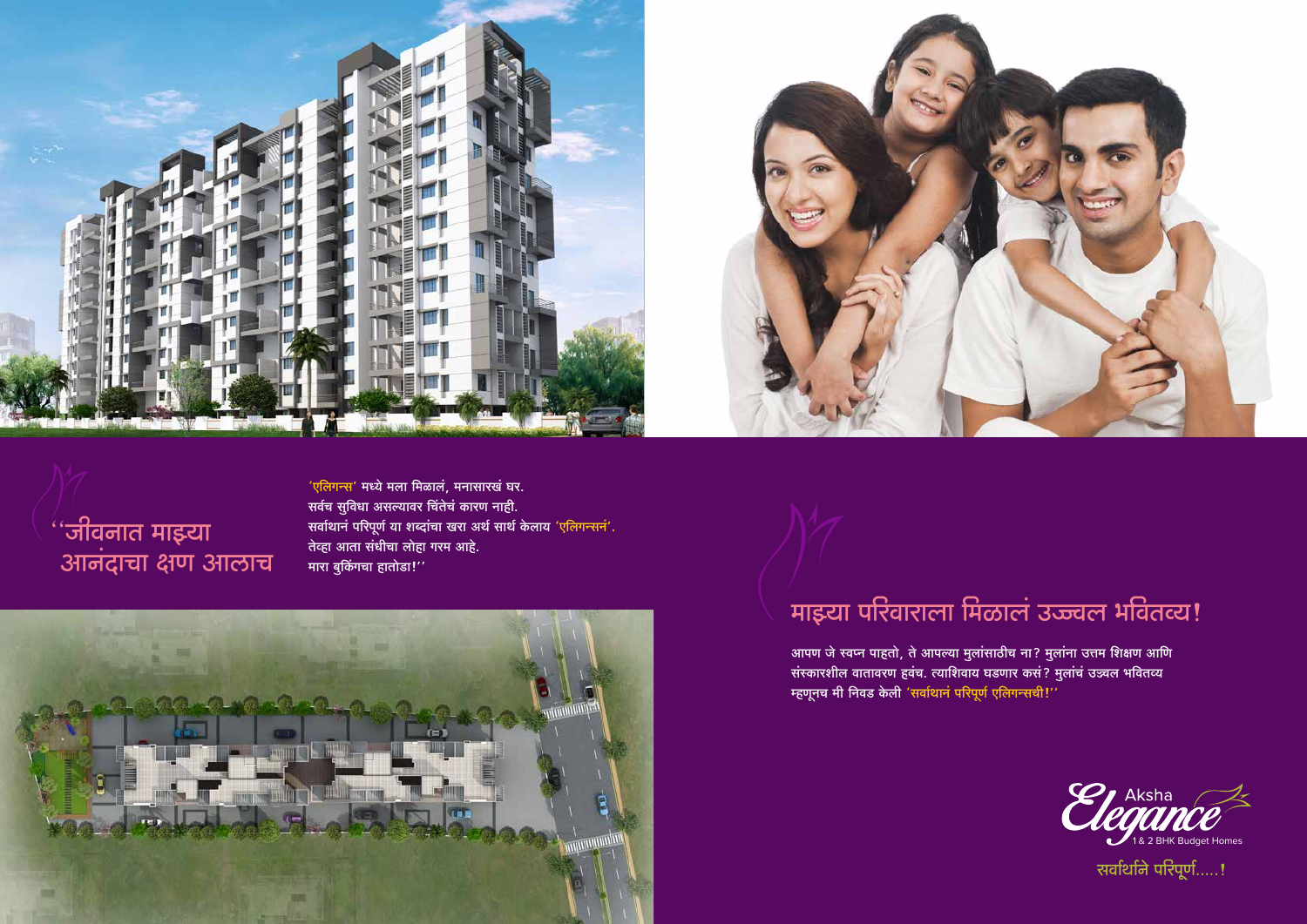Decorative entrance lobby. Modern elevation. Decorative compound wall. Letter box with name plate.



## **ambiance**

- Landscape Garden
- Children Play Area
- Senior Citizenså Area

### **Leisure SAFETY & SECURITY**

## **Convenience**

- Generator back up for parking, Staircase & common area.
- Branded lift with back up.
- Ample water supply.

Security cabin with modern equipments. **CCTV** Fire fighting system.

## **ECO FRIENDLY AMENITIES**

- Pollution free environment.
- Rain water harvesting.
- Indigenous Plantation (Low water consumption tree)





## **Doors**

- Attractive main Door
- Premium quality Chrome Plated brass Fittings for main door
- Wooden Door frames with Flush Doors for internal rooms
- 3 Track powder coated Aluminium sliding doors at windows **Structure**
- Earthquake Resistant
- Internal gypsum / POP finish plaster, External sand finish plaster **Lifts**
- Modern lifts of reputed make

**Entrance Lobby**

- Designer entrance lobby at ground floor
- **Internal & External Finish**
- Pleasing shade of emulsion paint /oil bond distemper to internal walls POP finish plaster
- External sand faced plaster Attractive elevation
- **Kitchen**
- Kitchen platform with granite top Stainless steel sink
- Designer Dado tiles upto lintel level
- **Dry Balcony**
- Washing Machine point Proper Water inlet & outlet point
- Dedicated utility area



## **WC & Bath**

- - Anti-skid ceramic tile flooring
	- Marble / Granite door Frames
	-
	-
	-
	-
	-
	-
	- **Windows**
	-
	- MS safety grills
	-
	-
	- **Electrical**
	-

- Concealed internal plumbing
- 
- 
- Hot and cold mixer unit with overhead shower
- Designer Dado tiles upto lintel level
- C.P. Fitting
- **Flooring**
- **2 x 2 vitrified tile**
- Anti-skid tiles in terrace
- 
- Powder coated Aluminium sliding windows with mosquito net for all windows
- 
- Granite window sill
- Aluminium adjustable louvered vent
- 
- Modular Switches
- Concealed FRLS- Fire resistant low smoke Cable
- MCB Circuit Breaker
- Ample Light points
- Provision for water heater in bathroom Provision for water purifier
- Provision for exhaust fan
	-





F

- Living Room A
- Bed Room B
	- Kitchen C
- Wash room  $\overline{0}$
- Terrace (E
- Balcony F

# **Specification**

## **2 BHK PREMIUM HOMES**

- Living Room A
- Bed Room B
- $\circledcirc$  Kitchen
- Wash room D
- Terrace E

## **1 BHK PREMIUM HOMES**



रार्वार्थाने परिपूर्ण.....!